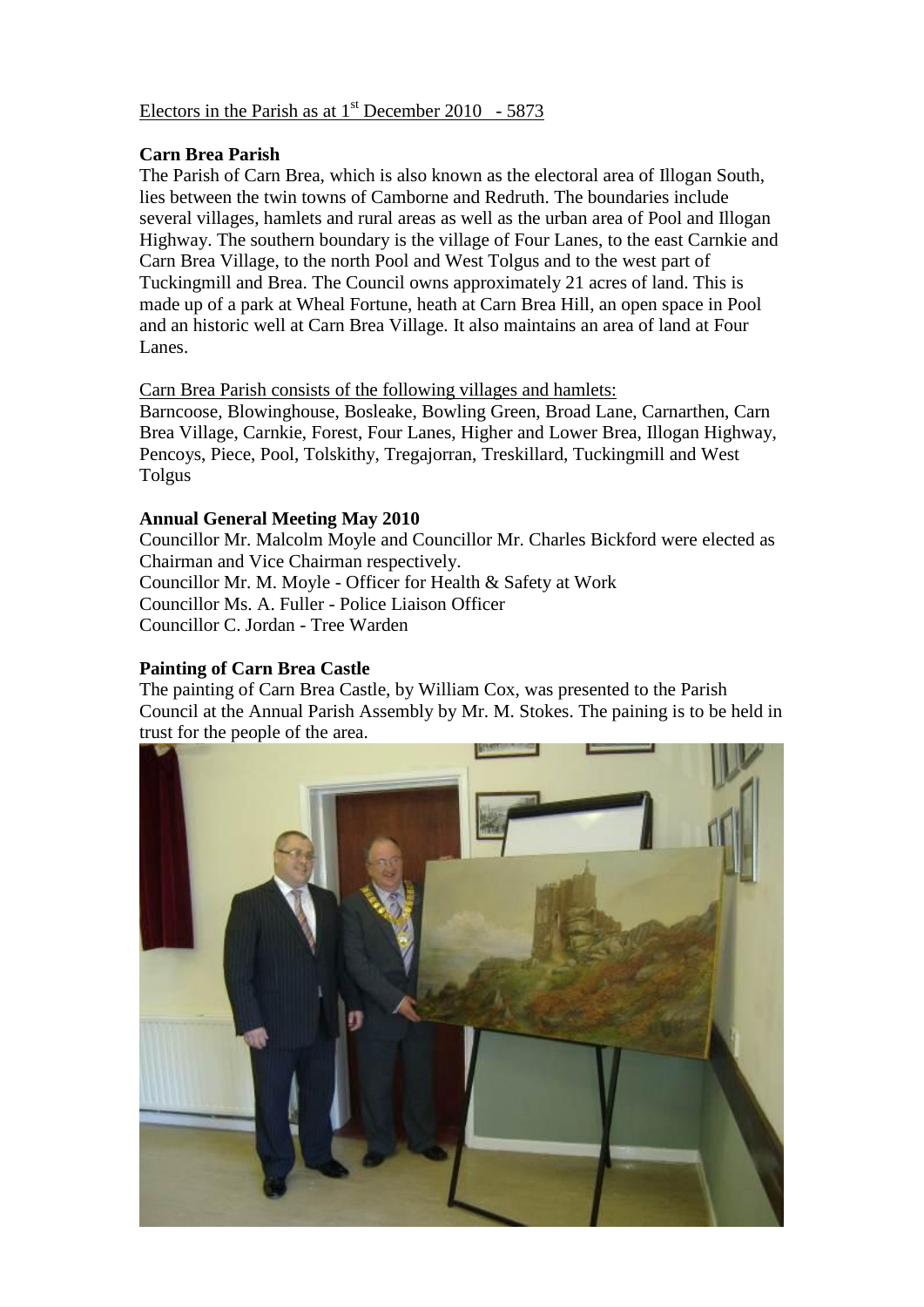#### **Membership of the Council**

The Council consists of sixteen Councillors, with five members representing each of the wards of Barncoose, Pool and Four Lanes and one member representing the East Hill Ward (Tuckingmill). Councillors are elected every four years, the latest election being May 2007.

#### **Changes in Membership and staff from May 2010 – April 2011.**

Cllr. C. Bishop resigned as Member for the Four Lanes ward in July 2010.

Cllr. J. Rowe was co- opted to the Council in February 2011 as member for the Four Lanes ward.

#### **Changes in staff**

Mr. D. Henning resigned as Handyperson in June 2010 and Mr. R. Baker was appointed as Handyperson in July 2010.

### **COMMITTEE REPORTS**

#### **Planning Committee**

Under the Chairmanship of Cllr. C.E.N. Bickford the Committee made observations on 126 planning applications in the Parish.

#### **Awards**

Mr. Colin Harte (Treasurer of the Carnkie Community Institute) was nominated for the Clarence Coombe Award, which was presented at the Annual Parish Meeting in May 2010 by Mrs. Pat Coombe. Cllr. Mike Mullard and Mr. Brian Bentley were presented with Awards for Local People (for their work renovating Pencoys Hall) at the Annual Parish Meeting.

#### **Regeneration Committee**

The Council has been involved in the consultation process on such schemes as the Heartlands Project, the Barncoose Link Road and the South Crofty/Dudnance Lane Framework Plan.

#### **Historical Prints/Photographs**

The Community Hall now houses a collection of historical prints and photographs depicting areas around the Parish. Further prints have been added to the collection during the year.

#### **Pool in Bloom**

The Pool in Bloom scheme continued this year and the bright display of hanging baskets lasted well into the autumn. Contributions were gratefully received from local businesses.

#### **Carol Concert**

The Council held it Carol Concert on Tuesday, 7th December at 6.30 p.m. at Treloweth Community Hall. The carols were sung in the hall and accompanied by the Illogan Youth Band and Pencoys Parish Church Choir. The evening was well attended and made an enjoyable start to the Christmas festivities.

#### **Bus Shelters**

A new bus shelter has been installed at Fore Street, Pool with the aid of Cornwall Council grants.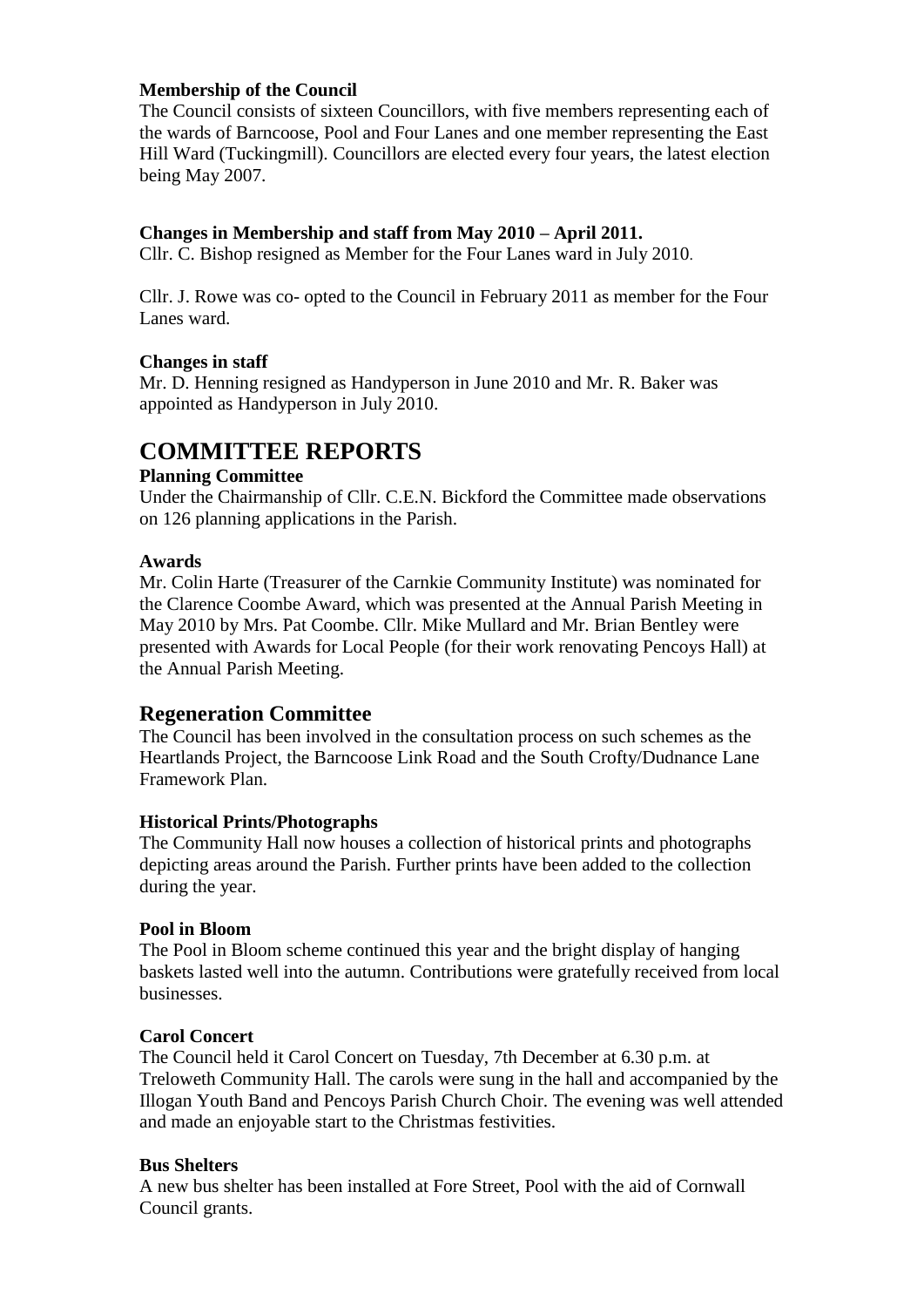#### **Parish Newsletter/Website**

During the past year the Council has striven to improve the dissemination of information to the electorate and the Parish Newsletter has become a permanent quarterly publication. The Council has continued to increase the information that is available on the Parish Website.

#### **Remembrance Service**

Carn Brea Parish Council's annual Remembrance Service was held at Treloweth Community Hall War Memorial on Sunday,  $7<sup>th</sup>$  November at 11.00 a.m. The Chairman of the Parish Council, Cllr. Mr. M. Moyle gave a short welcoming speech. Officiating was Mr. R. Barratt and Mr. R. Keast acted as Parade Marshall and organised the wreath laying. The service was conducted by Fr. Peter Fellows and the hymns were accompanied by Redruth Town Band, who also played the Reveille. Wreaths were laid on behalf of Royal Military Police, RAF Portreath, Carn Brea Parish Council, Cornwall Council, Camborne Town Council, Illogan Parish Council, Parachute Regiment, The Duke of Cornwall Light Infantry, Redruth Royal British Legion, Illogan Royal British Legion and the  $1<sup>st</sup>$  Pool Guides, 1st Pool Brownies and 1<sup>st</sup> Pool Rainbows.



#### **Gardening Competition**

The Parish held its first gardening competition in July. All classes in the competition were well represented and the presentation evening in September made an enjoyable evening complete with pasties and saffron buns.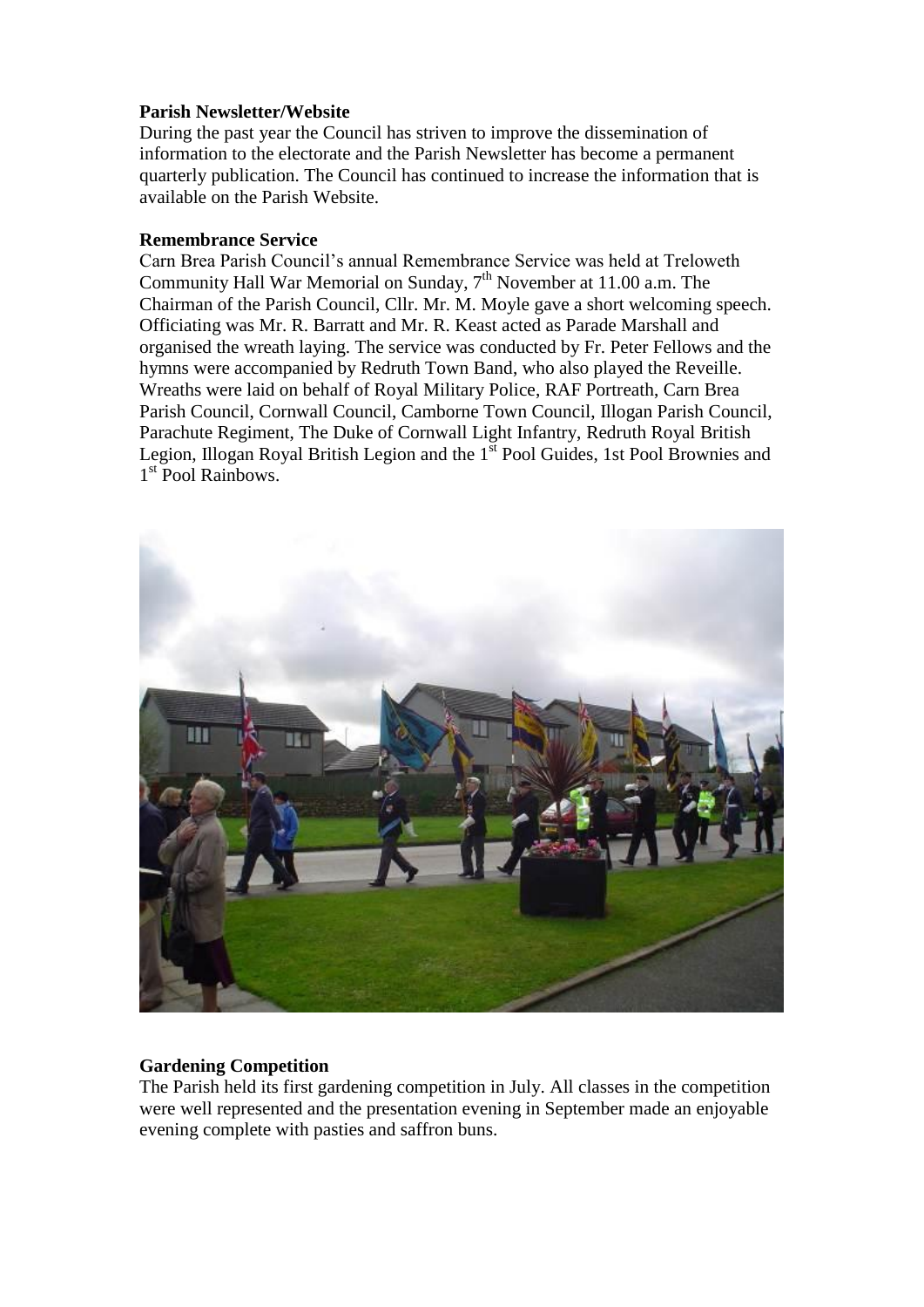## Government Legislation & Consultation Documents

The Parish Council continues to see a plethora of changes to Government legislation. The inception of the new unitary authority and the localism bill has brought many challenges for all involved.

The Council has many consultation documents including the future of the Mineral Tramways, the Cornwall Affordable Housing Development Plan, the Heartlands project and the future plans of SITA in the area.

# **Council Owned Property**

#### **Wheal Fortune Park**

Regrettably Wheal Fortune Park continues to be subject to vandalism with gate posts being sawn of to allow quad bikes to enter the park. The matter has been reported to the police.

#### **Treloweth Community Hall and Open Space**

Treloweth Community Hall and the Moorfield Road open space continues to be the subject of vandalism with small arson attacks and trees being broken and uprooted. These acts have been reported to the local police.

Treloweth Community Hall is used most evenings for classes and activities including belly dancing, tribal dance, slimming clubs and keep fit. The hall also contains a collection of old photographs and prints of the parish.

To book the Treloweth Community Hall please contact – Mr. S. Wherry on 01209 212377

#### **Grant Aid**

The Council has a policy to encourage a community spirit in the Parish. This year a total of £1275 was granted to various organisations through grants and donations to help the local community.

#### **Crime Report – April 2010 to April 2011 (figures supplied by Devon & Cornwall Police)**

- Calls made 680 *Last year same period -707*
- Crimes Committed 552 *Last year same period – 550*

*The current police custody system does not give access to the arrest figures*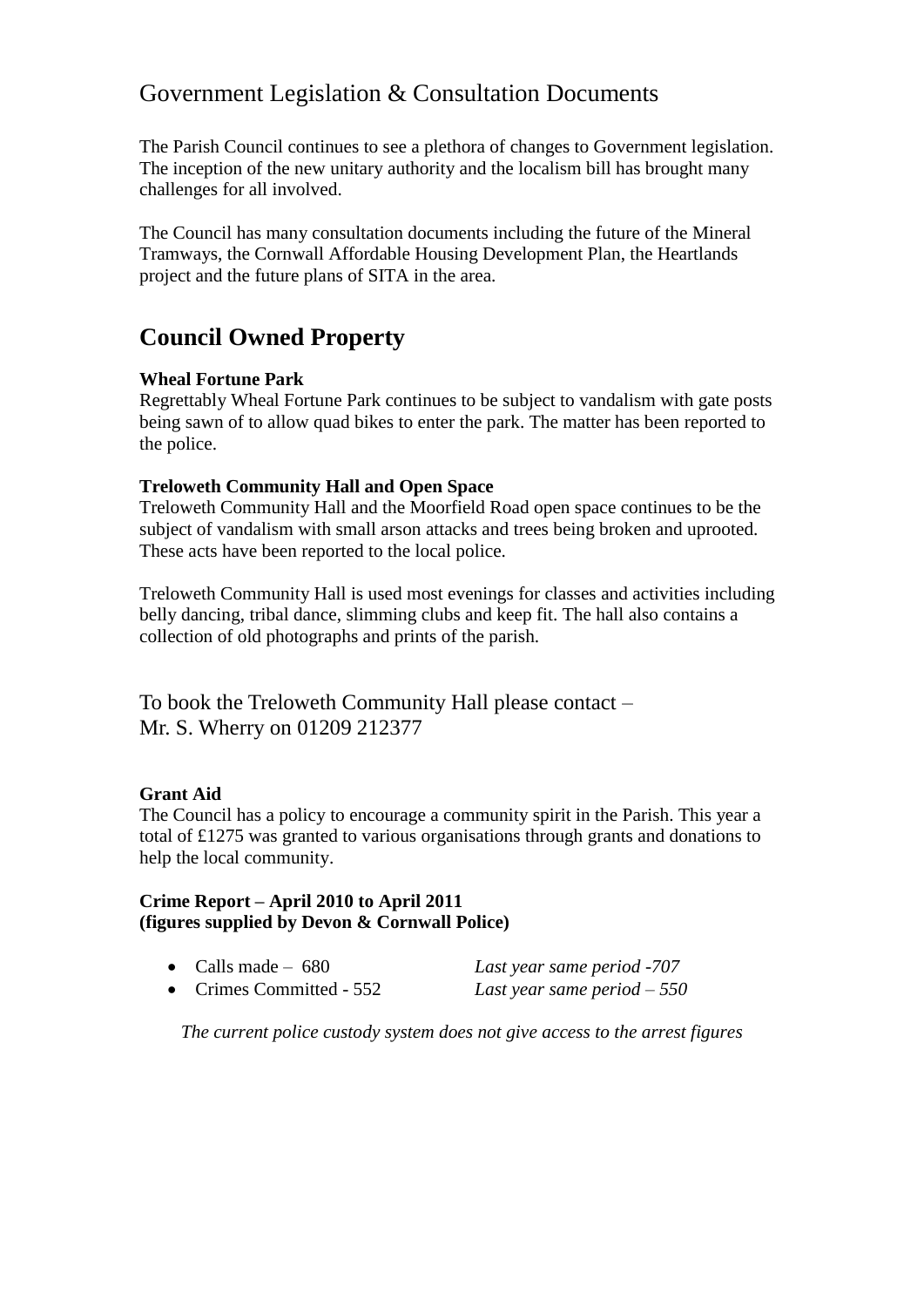#### **UN-AUDITED ACCOUNTS FOR THE FINANCIAL YEAR April 2010 – March 2011 INCOME & EXPENDITURE ACCOUNT**

| <b>Year ended</b><br>31 <sup>st</sup> March 2010 |                                      | <b>Year ended</b><br>31st March 2011 |
|--------------------------------------------------|--------------------------------------|--------------------------------------|
| $\mathbf f$                                      |                                      | $\pmb{\pmb{\pm}}$                    |
|                                                  | <b>INCOME</b>                        |                                      |
| 68700                                            | Precept                              | 68872                                |
| 1377                                             | <b>Agency Services Reimbursement</b> | 1472                                 |
| 45                                               | Interest on Investments              | 40                                   |
| 2570                                             | <b>Hall Lettings</b>                 | 2277                                 |
| 8303                                             | Grant/Donations                      | 2624                                 |
| 75                                               | Inland Revenue refund                | $\theta$                             |
| $\Omega$                                         | Misc income                          | 80                                   |
| 1                                                | Cancelled cheque                     | 36                                   |
| $\overline{0}$                                   | Insurance refund                     | 1895                                 |
| --------                                         |                                      | --------                             |
| 81071                                            |                                      | 77296                                |
|                                                  | <b>EXPENDITURE</b>                   |                                      |
| 11156                                            | <b>General Administration</b>        | 10518                                |
| 35253                                            | <b>Wages/Staff Costs</b>             | 36883                                |
| 970                                              | Legal /Audit Costs                   | 720                                  |
| 111                                              | <b>Election Expenses</b>             | $\Omega$                             |
| 1377                                             | Parish Paths Partnership             | 1472                                 |
| 3000                                             | S. 137 Payments/Donations            | 275                                  |
| 7007                                             | Capital Expenditure                  | 6883                                 |
| 1638                                             | Ground Maintenance/Litter            | 404                                  |
| 6634                                             | Regeneration                         | 1553                                 |
| 4715                                             | Treloweth Community Hall             | 3590                                 |
| 1866                                             | <b>Quality Council</b>               | 2623                                 |
| 278                                              | Hospitality                          | 317                                  |
| 25                                               | Training                             | 410                                  |
| 2451                                             | Pool in Bloom                        | 3946                                 |
| 4348                                             | <b>Treloweth Hall Extension</b>      | 62                                   |
| $\mathbf{0}$                                     | Gardening Competition                | 429                                  |
| $\overline{0}$                                   | In House Maintenance                 | 1279                                 |
|                                                  |                                      | ---- ---                             |
| 80829                                            | <b>TOTAL EXPENDITURE</b>             | 71364                                |
|                                                  | <b>GENERAL FUND</b>                  |                                      |
| 45753                                            | Opening Balance at 1st April 2010    | 40195                                |
| 81071                                            | <b>Add Total Income</b>              | 77296                                |
| 126824                                           |                                      | 117491                               |
| 80829                                            | Deduct Total Expenditure             | 71364                                |
| 45995                                            |                                      | 46127                                |
| (5800)                                           | Transfers (to)/from Reserves         | (3566)                               |
| 40195                                            |                                      | 42561                                |

#### **Balance Sheet FOR YEAR ENDED 31ST MARCH 2011**

| As at                  |                               | As at                       |
|------------------------|-------------------------------|-----------------------------|
| <b>31st March 2010</b> |                               | 31 <sup>st</sup> March 2011 |
| £                      |                               | £                           |
|                        | <b>LONG TERM ASSETS</b>       |                             |
| $\mathbf{0}$           | Investments                   | $\Omega$                    |
|                        | <b>CURRENT ASSETS</b>         |                             |
| $\overline{0}$         | <b>Debtors</b>                | $\Omega$                    |
| $\theta$               | Prepayments                   |                             |
| 568                    | Recoverable VAT               | 899                         |
| 69868                  | Bank and Cash in Hand         | 74469                       |
| 70436                  | <b>TOTAL ASSETS</b>           | 75368                       |
|                        | <b>CURRENT LIABILITIES</b>    |                             |
| <b>1000</b>            | <b>Creditors and Accruals</b> | 0                           |
| 69436                  | <b>NET ASSETS</b>             | 75368                       |
|                        | <b>Represented By:</b>        |                             |
| 40195                  | <b>GENERAL FUND</b>           | 42561                       |
| 29241                  | <b>EARMARKED RESERVES</b>     | 32807                       |
| 69436                  |                               | 75368                       |

**The above statement represents fairly the financial position of the authority as at 31st March 2011, and reflects its income and expenditure during the year.**